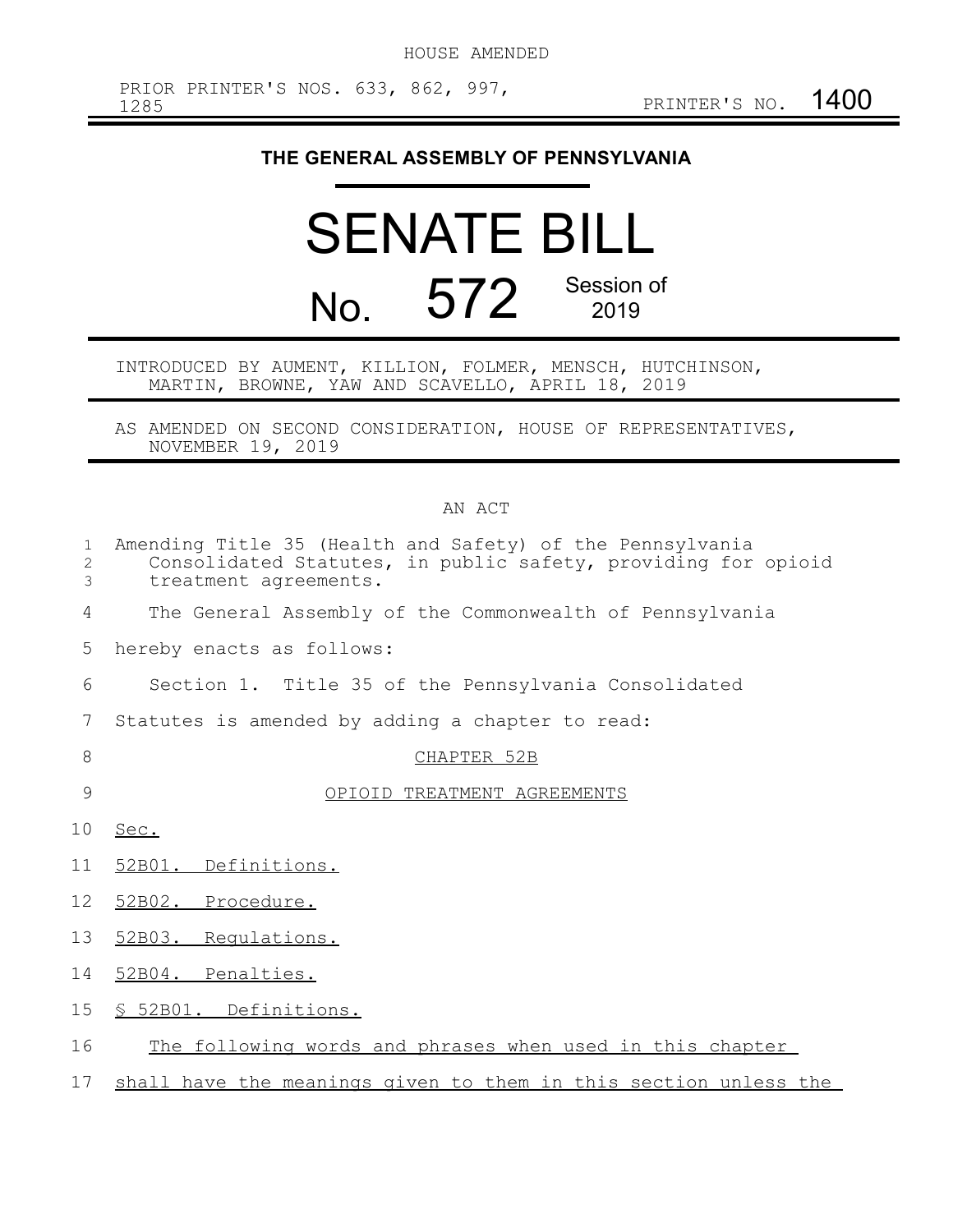| 1           | context clearly indicates otherwise:                                                                 |
|-------------|------------------------------------------------------------------------------------------------------|
| 2           | "ACUTE PAIN." THE SUDDEN ONSET OF PAIN IN RESPONSE                                                   |
| 3           | SPECIFIC INJURY THAT RESPONDS<br>一平分<br><del>MEDICAL</del><br><del>TREATMENT.</del> PAIN THAT<br><-- |
| 4           | COMES ON QUICKLY, MAY BE SEVERE, BUT LASTS A RELATIVELY SHORT                                        |
| 5           | TIME AND IS PROVOKED BY A SPECIFIC CONDITION OR INJURY.                                              |
| 6           | "Baseline test." The initial assessment through a urine drug                                         |
| 7           | test to:                                                                                             |
| 8           | (1) identify the presence of an illegal substance prior                                              |
| $\mathsf 9$ | to prescribing a controlled substance; or                                                            |
| 10          | confirm ASSESS the presence or absence of a<br>(2)                                                   |
| 11          | prescribed drug or drug class.                                                                       |
| 12          | "CHRONIC PAIN." PAIN THAT PERSISTS OR PROGRESSES OVER A<br><--                                       |
| 13          | PERIOD OF TIME THAT MAY BE RELATED TO ANOTHER MEDICAL CONDITION                                      |
| 14          | AND IS RESISTANT TO MEDICAL TREATMENT. THE TERM DOES NOT INCLUDE                                     |
| 15          | ACUTE PAIN.                                                                                          |
| 16          | "Controlled substance." A drug, substance or immediate                                               |
| 17          | precursor included in Schedules II through V of section 4 of the                                     |
| 18          | act of April 14, 1972 (P.L.233, No.64), known as The Controlled                                      |
| 19          | Substance, Drug, Device and Cosmetic Act.                                                            |
| 20          | "Definitive drug test." A qualitative or quantitative urine                                          |
| 21          | drug test used to identify specific drugs, specific drug                                             |
| 22          | concentrations and associated metabolites.                                                           |
| 23          | "Department." The Department of Health of the Commonwealth.                                          |
| 24          | "Individual." An individual who is at least 18 years of age.                                         |
| 25          | "Medical emergency." A situation that, in the good faith                                             |
| 26          | professional judgment of the prescriber, creates an immediate A <--                                  |
| 27          | TIME SENSITIVE threat of serious risk to the life or physical                                        |
| 28          | health of a person. THE TERM INCLUDES TREATMENT RECEIVED IN AN <--                                   |
| 29          | EMERGENCY DEPARTMENT OR URGENT CARE CENTER UNDER THE ACT OF                                          |
| 30          | NOVEMBER 2, 2016 (P.L.976, NO.122), KNOWN AS THE SAFE EMERGENCY                                      |
|             |                                                                                                      |

20190SB0572PN1400 - 2 -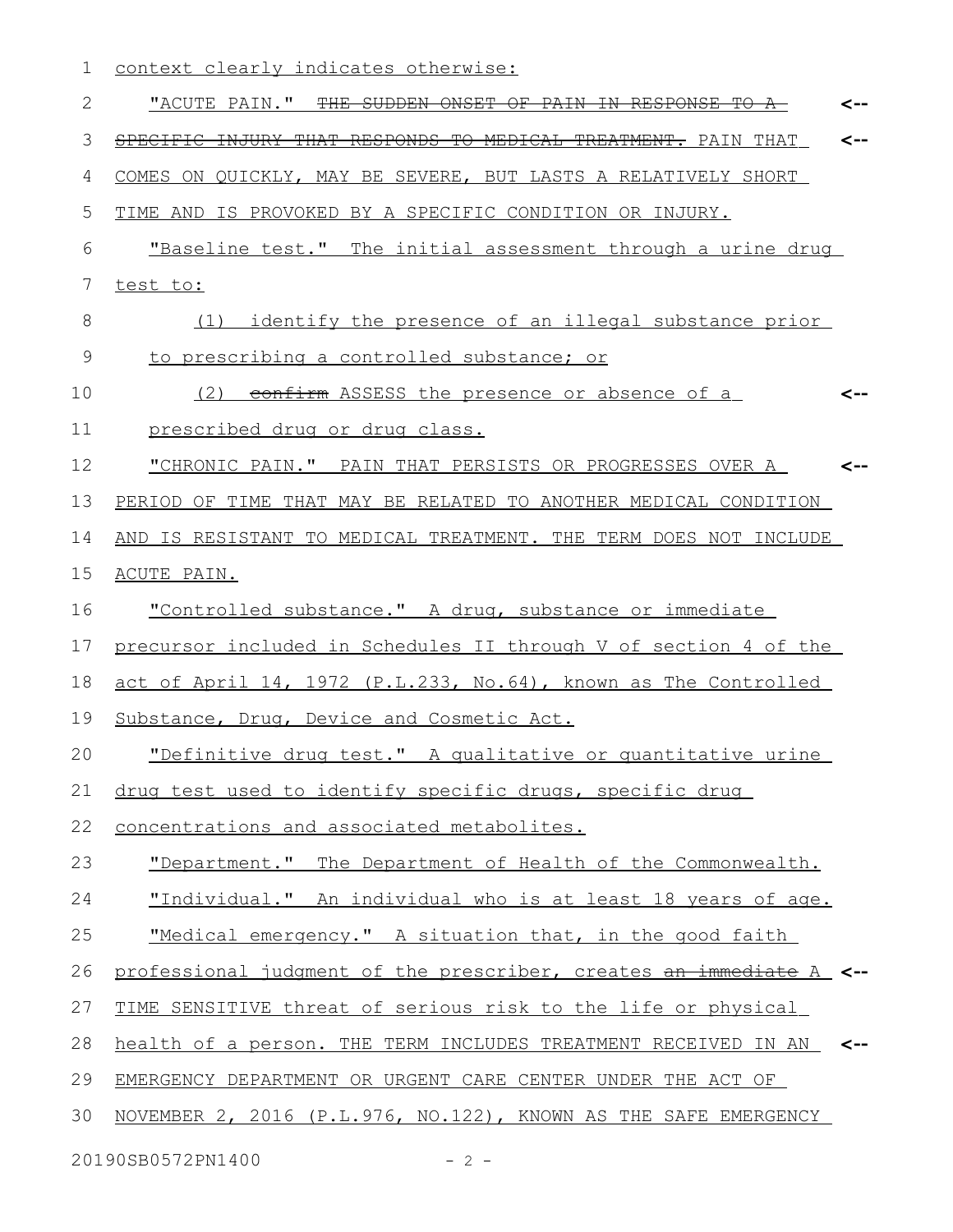| $\mathbf 1$ | PRESCRIBING ACT.                                                     |
|-------------|----------------------------------------------------------------------|
| 2           | "Opioid." Any of the following:                                      |
| 3           | A preparation or derivative of opium.<br>(1)                         |
| 4           | A synthetic narcotic that has opiate-like effects<br>(2)             |
| 5           | but is not derived from opium.                                       |
| 6           | A group of naturally occurring peptides that bind at<br>(3)          |
| 7           | or otherwise influence opiate receptors, including an opioid         |
| 8           | agonist.                                                             |
| 9           | "Periodic test." A random urine drug test that screens for a <--     |
| 10          | random selection of drugs.<br><--                                    |
| 11          | "Prescriber." As defined in the act of October 27, 2014              |
| 12          | (P.L.2911, No.191), known as the Achieving Better Care by            |
| 13          | Monitoring All Prescriptions Program (ABC-MAP) Act.                  |
| 14          | <u>"Presumptive positive drug test." A urine drug test that is</u>   |
| 15          | used to identify suspected possible use or non-use of drugs or a     |
| 16          | drug class that may be followed by a definitive test to              |
| 17          | specifically identify drugs or metabolites.                          |
| 18          | "Targeted test." A urine drug test ordered at the discretion         |
| 19          | of a elinician PRESCRIBER, based on observation of the elinician-<-- |
| 20          | PRESCRIBER and related circumstances that enhance clinical<br><--    |
| 21          | decision making.                                                     |
| 22          | "Treatment agreement." A document signed by a prescriber and         |
| 23          | individual that contains a statement to ensure that the              |
| 24          | individual understands:                                              |
| 25          | Treatment responsibilities.<br>(1)                                   |
| 26          | The conditions of medication use.<br>(2)                             |
| 27          | (3)<br>The conditions under which the treatment of the               |
| 28          | individual may be terminated.                                        |
| 29          | The responsibilities of the prescriber.<br>(4)                       |
| 30          | § 52B02. Procedure.                                                  |

20190SB0572PN1400 - 3 -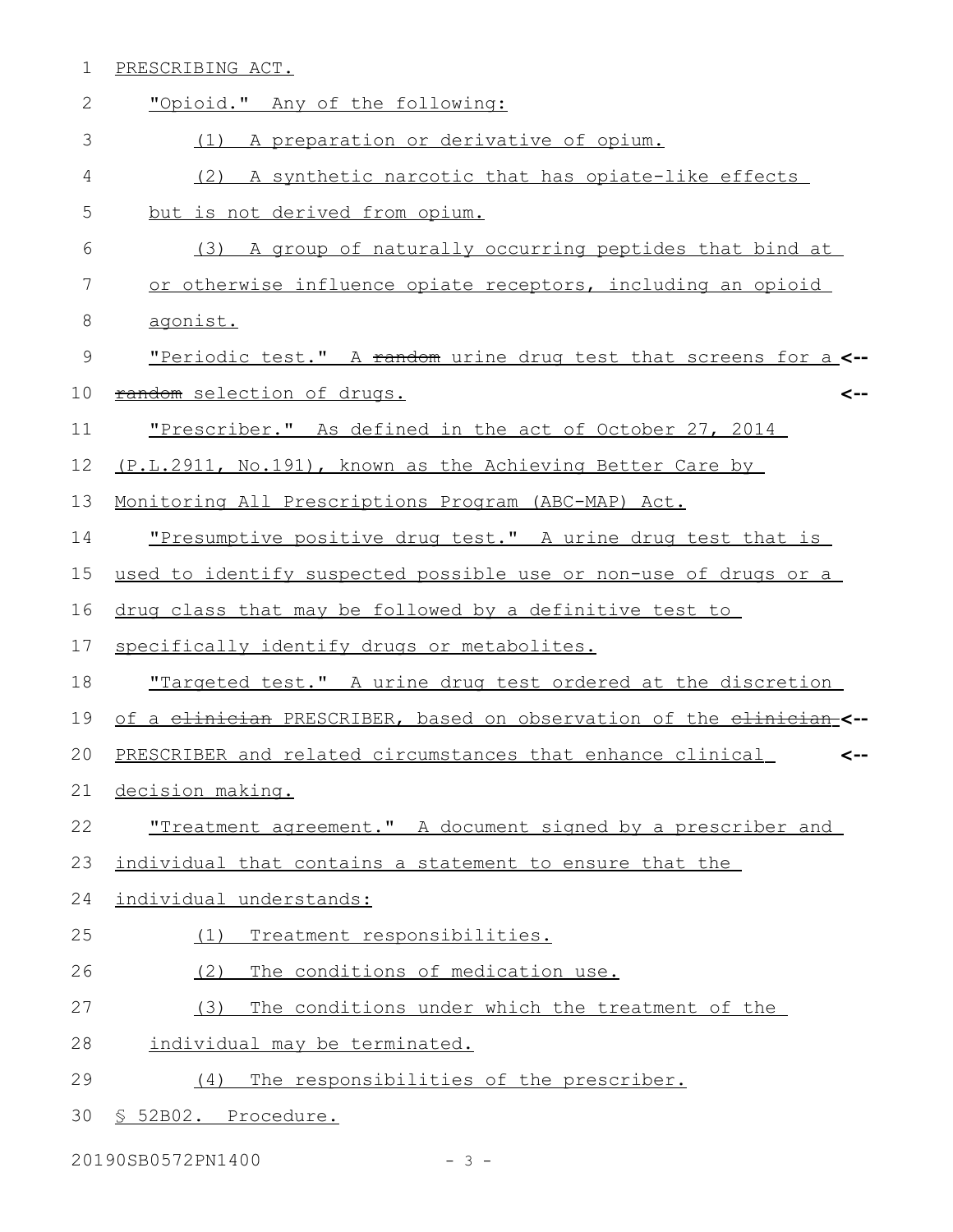| 1  | Prescriber requirements. -- Except as specified in<br>(a)       |
|----|-----------------------------------------------------------------|
| 2  | subsection (d), before issuing an individual the first          |
| 3  | prescription in a single course of treatment for chronic pain   |
| 4  | with a controlled substance containing an opioid, regardless of |
| 5  | whether the dosage is modified during that course of treatment, |
| 6  | a prescriber shall:                                             |
| 7  | Assess whether the individual has taken or is<br>(1)            |
| 8  | currently taking a prescription drug for treatment of a         |
| 9  | substance use disorder.                                         |
| 10 | (2) Discuss with the individual:                                |
| 11 | The risks of addiction and overdose associated<br>(i)           |
| 12 | with the controlled substance containing an opioid.             |
| 13 | (ii) The increased risk of addiction to a controlled            |
| 14 | substance if the individual suffers from a mental               |
| 15 | disorder or substance use disorder.                             |
| 16 | (iii) The dangers of taking a controlled substance              |
| 17 | containing an opioid with benzodiazepines, alcohol or           |
| 18 | other central nervous system depressants.                       |
| 19 | Other information deemed appropriate by the<br>(iv)             |
| 20 | prescriber under 21 CFR 201.57(c) (18) (relating to             |
| 21 | specific requirements on content and format of labeling         |
| 22 | for human prescription drug and biological products             |
| 23 | described in § 201.56(b)(1)).                                   |
| 24 | The nonopioid treatment options available for<br>(v)            |
| 25 | treating chronic noncancer pain, if applicable, that are        |
| 26 | consistent with the best practices per the Pennsylvania         |
| 27 | <u>Opioid Prescribing Guidelines.</u>                           |
| 28 | (3) Review and sign a treatment agreement form that             |
| 29 | includes:                                                       |
| 30 | The goals of the treatment.<br>(i)                              |

20190SB0572PN1400 - 4 -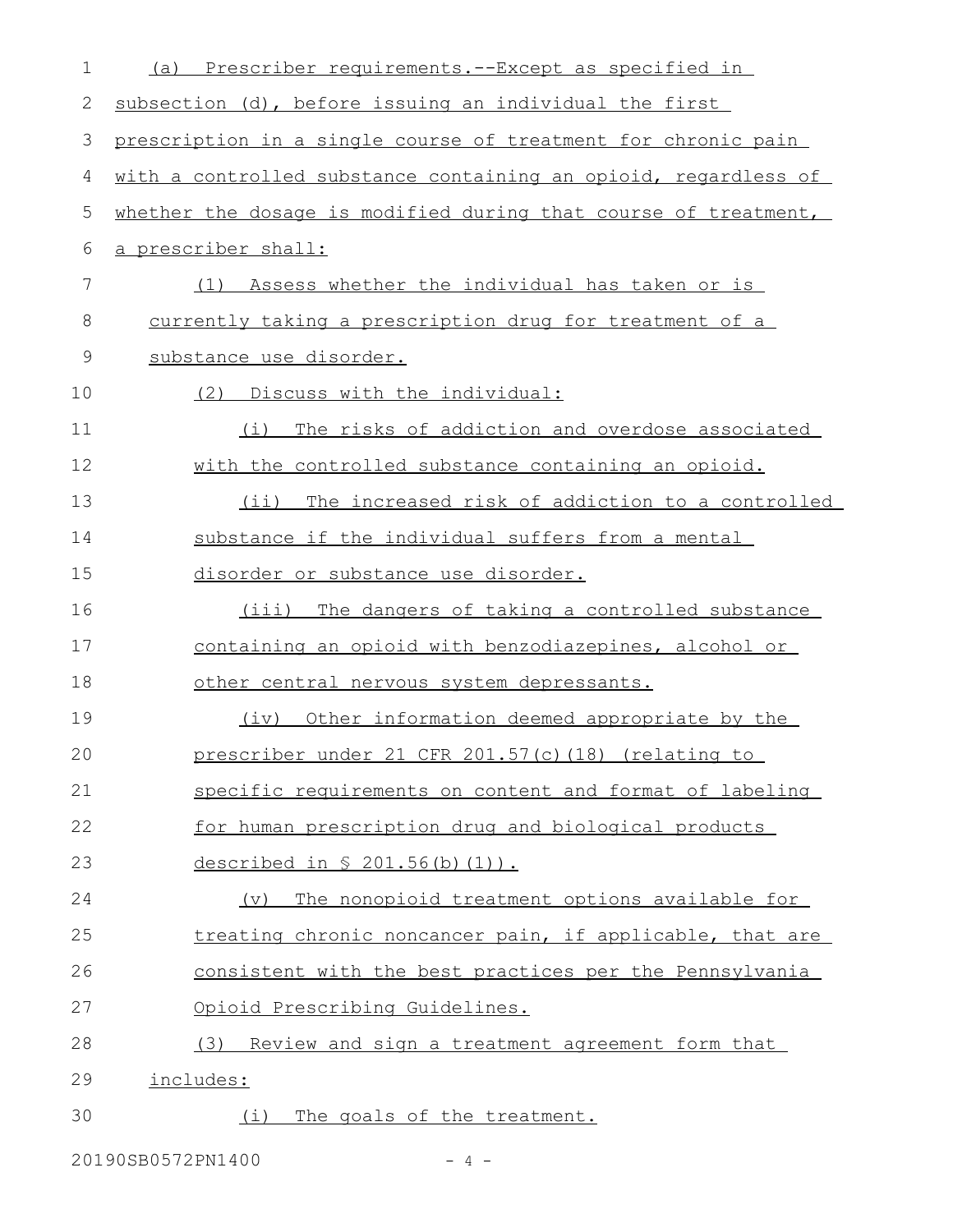| $\mathbf 1$ | The consent of the individual to a targeted<br>(i)               |
|-------------|------------------------------------------------------------------|
| 2           | test in a circumstance where the physician determines            |
| 3           | that a targeted test is medically necessary. The                 |
| 4           | treatment of chronic pain shall be consistent with the           |
| 5           | Centers for Disease Control and Prevention quidelines, as <--    |
| 6           | they relate to a baseline test and periodic test                 |
| 7           | warranted for treatment. PENNSYLVANIA OPIOID PRESCRIBING <--     |
| 8           | GUIDELINES.                                                      |
| 9           | The prescription drug prescribing policies of<br>(iii)           |
| 10          | the prescriber, which policies include:                          |
| 11          | A requirement that the individual take the<br>(A)                |
| 12          | medication as prescribed.                                        |
| 13          | (B) A prohibition on sharing the prescribed                      |
| 14          | medication with other individuals.                               |
| 15          | (iv) A requirement that the individual inform the                |
| 16          | prescriber about any other controlled substances                 |
| 17          | prescribed or taken by the individual.                           |
| 18          | (v) Any reason why the opioid therapy may be changed             |
| 19          | or discontinued by the prescriber.                               |
| 20          | (VI) APPROPRIATE DISPOSAL METHODS FOR OPIOIDS THAT               |
| 21          | ARE NO LONGER BEING USED BY THE INDIVIDUAL AS SPECIFIED          |
| 22          | IN A CONSULTATION WITH THE PRESCRIBER.                           |
| 23          | (4) Obtain written consent for the prescription from the         |
| 24          | individual. THE PRESCRIBER MAY UTILIZE ELECTRONIC METHODS TO <-- |
| 25          | OBTAIN THE WRITTEN CONSENT OF THE INDIVIDUAL.                    |
| 26          | (5) Record the consent under paragraph (4) on the                |
| 27          | treatment agreement form under paragraph (3).                    |
| 28          | Treatment agreement form requirements. -- The treatment<br>(b)   |
| 29          | agreement form under subsection (a) (3) shall be maintained by   |
| 30          | the prescriber in the medical record of the individual and       |
|             | 20190SB0572PN1400<br>$-5 -$                                      |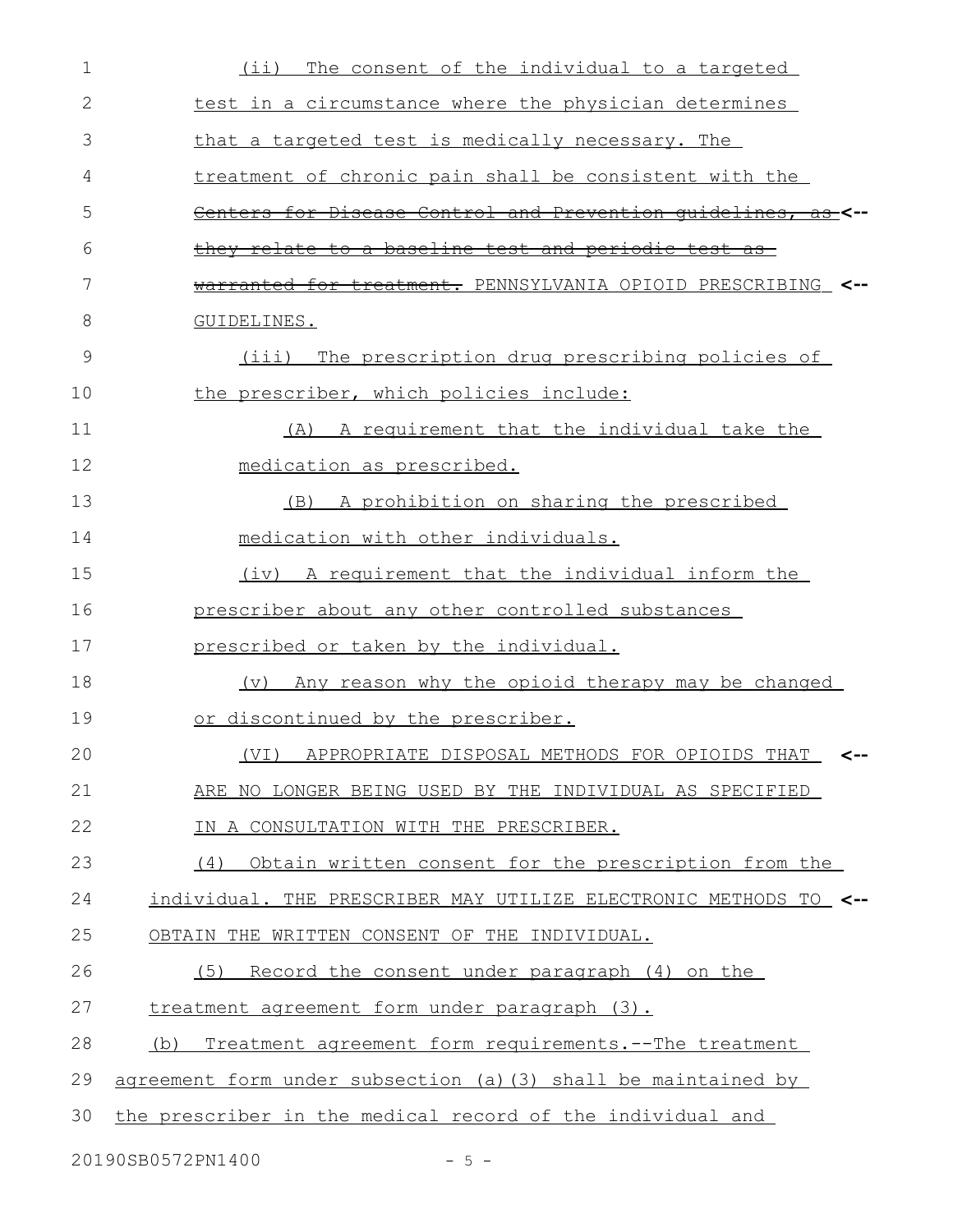1 include:

| $\mathbf{2}$ | The brand name or generic name, quantity and initial<br>(1) |
|--------------|-------------------------------------------------------------|
| 3            | dose of the controlled substance containing an opioid being |
| 4            | prescribed.                                                 |
| 5            | (2) A statement indicating that a controlled substance      |
| 6            | is a drug or other substance that the United States Drug    |
| 7            | Enforcement Administration has identified as having a       |
| 8            | potential for abuse.                                        |
| 9            | (3) A statement certifying that the prescriber engaged      |
| 10           | in the discussion under subsection (a)(2).                  |
| 11           | The signature of the individual and the date of<br>(4)      |
| 12           | signing. THE PRESCRIBER MAY UTILIZE ELECTRONIC METHODS TO   |
| 13           | OBTAIN THE SIGNATURE OF THE INDIVIDUAL AND THE DATE OF      |
| 14           | SIGNING.                                                    |
| 15           | (c) Urine drug testing.--                                   |
| 16           | (1) A baseline test, periodic test or targeted test         |
| 17           | shall be used to establish a general assessment for an      |
| 18           | individual new to treatment for chronic pain and in         |
| 19           | monitoring adherence to an existing individual treatment    |
| 20           | plan, as well as to detect the use of a nonprescribed drug. |
| 21           | (2) A baseline test shall be required prior to the          |
| 22           | issuance of the initial prescription for chronic pain and   |
| 23           | shall include confirmatory or quantitative testing of       |
| 24           | presumptive positive drug test results.                     |
| 25           | (3) A prescriber may not issue a prescription opioid<br><-- |
| 26           | drug for the treatment of chronic pain without first-       |
| 27           | obtaining a confirmatory or quantitative testing for        |
| 28           | presumptive positive drug test results prior to the initial |
| 29           | issuance of a prescription under paragraph (1).             |
| 30           | (3) An individual who is treated for addiction or an <--    |
|              |                                                             |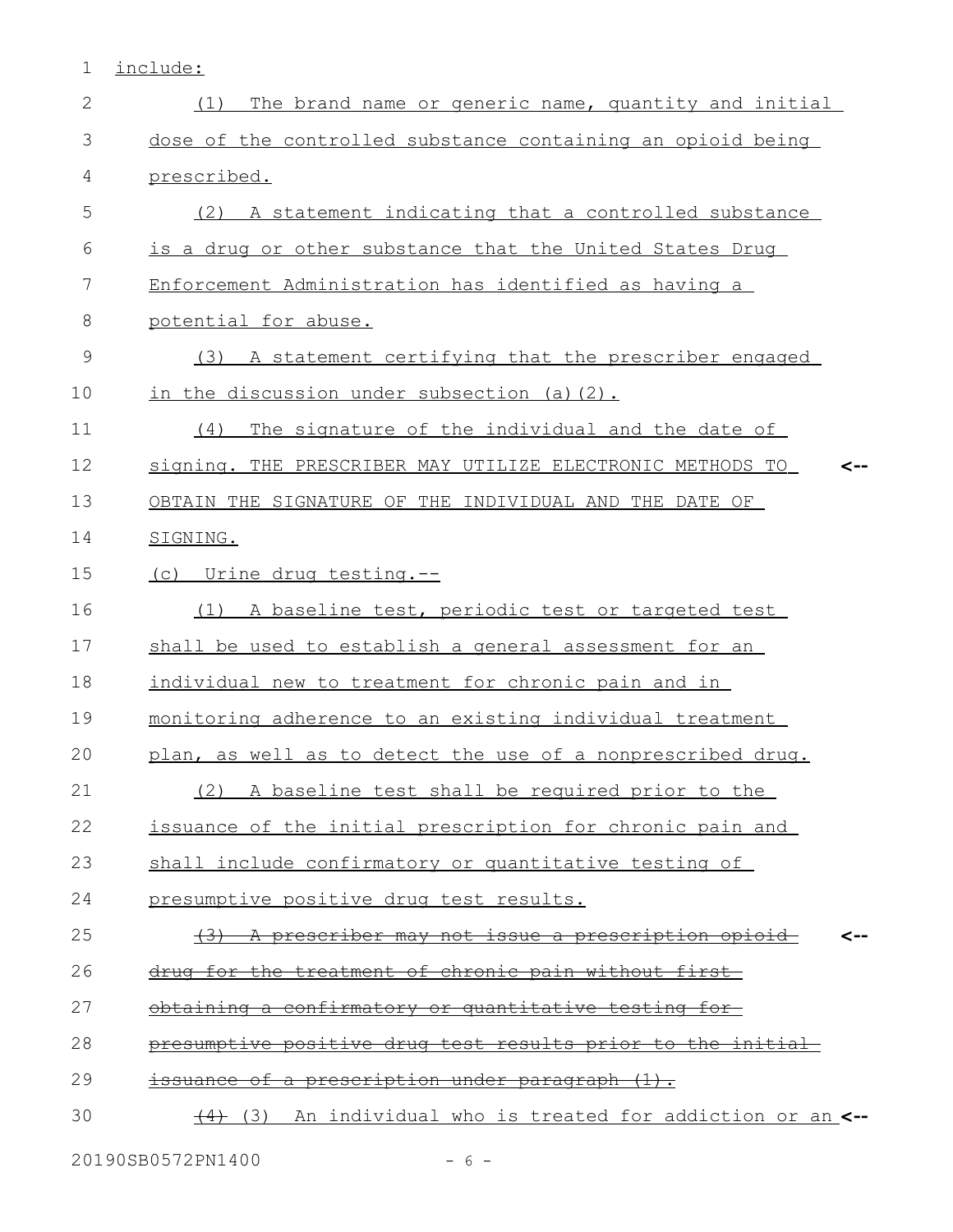| 1             | individual who is considered moderate or high risk by the         |
|---------------|-------------------------------------------------------------------|
| 2             | prescriber shall be tested at least once annually or as           |
| 3             | frequently as necessary to ensure therapeutic adherence.          |
| 4             | Exception.--Subsection (c) shall not apply if the<br>(d)          |
| 5             | treatment of an individual with a controlled substance            |
| 6             | containing an opioid is associated with or incident to:           |
| 7             | A medical emergency documented in the medical record<br>(1)       |
| 8             | of the individual.                                                |
| $\mathcal{G}$ | (2)<br>The management of pain associated with cancer.             |
| 10            | (3)<br>The use in palliative or hospice care.                     |
| 11            | (4)<br>The professional judgment of the prescriber under          |
| 12            | $subsection$ (a) (1) and (2).                                     |
| 13            | (e) Documentation of exception.--If subsection (d) applies,       |
| 14            | the prescriber shall document in the individual's medical record  |
| 15            | the factor under subsection (d) that the prescriber believes      |
| 16            | applies to the individual.                                        |
|               | § 52B03. Requlations.                                             |
| 17            |                                                                   |
| 18            | (a) Promulgation.--The department shall promulgate temporary      |
| 19            | regulations within 90 days of the effective date of this          |
|               | 20 subsection. The temporary requlations shall not be subject to: |
| 21            | (1) Sections 201, 202, 203, 204 and 205 of the act of             |
| 22            | July 31, 1968 (P.L.769, No.240), referred to as the               |
| 23            | Commonwealth Documents Law.                                       |
| 24            | Sections 204 (b) and 301 (10) of the act of October<br>(2)        |
| 25            | 15, 1980 (P.L.950, No.164), known as the Commonwealth             |
| 26            | Attorneys Act.                                                    |
| 27            | The act of June 25, 1982 (P.L.633, No.181), known as<br>(3)       |
| 28            | the Regulatory Review Act.                                        |
| 29            | (b) Expiration.--The temporary regulations under subsection       |